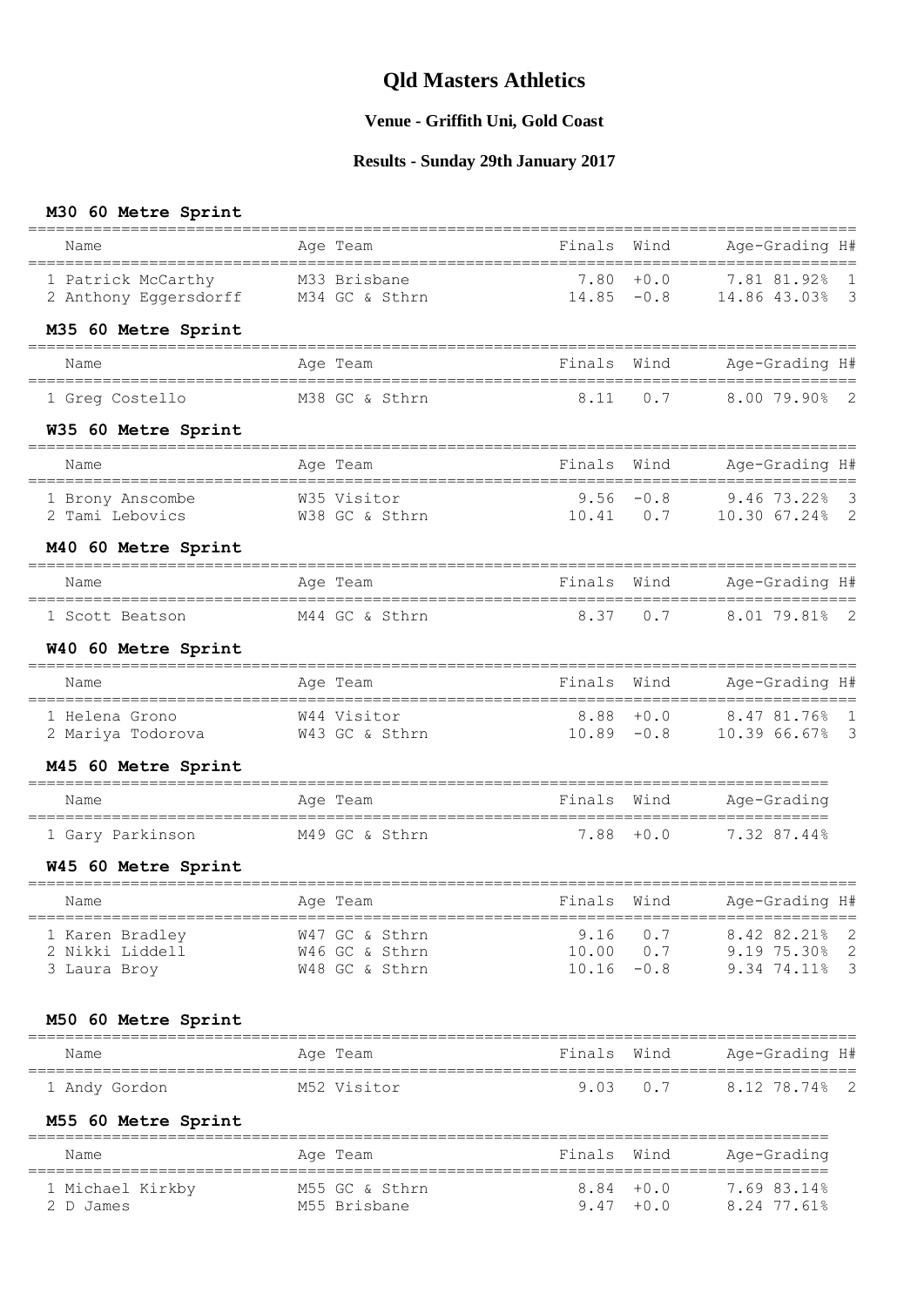## **Venue - Griffith Uni, Gold Coast**

#### **Results - Sunday 29th January 2017**

#### **M65 60 Metre Sprint**

| M65 60 Metre Sprint                                     |                                  |                                |       |                                           |
|---------------------------------------------------------|----------------------------------|--------------------------------|-------|-------------------------------------------|
| Name                                                    | Age Team                         | Finals                         | Wind  | Age-Grading H#                            |
| 1 Paul Chaplain                                         | M68 Brisbane                     | $10.12 - 0.8$                  |       | 8.20 77.96%<br>$\overline{\mathbf{3}}$    |
| W65 60 Metre Sprint<br>=====================            | ===============                  |                                |       |                                           |
| Name                                                    | Age Team                         |                                |       | Finals Wind Age-Grading H#                |
| 1 Carol Davis                                           | W66 GC & Sthrn                   | 9.42                           | $0.7$ | 7.33 94.48% 2                             |
| M75 60 Metre Sprint                                     |                                  |                                |       |                                           |
| Name                                                    | Age Team                         | Finals                         | Wind  | Age-Grading H#                            |
| 1 Colin Mancey                                          | M75 GC & Sthrn                   | $11.17 - 0.8$                  |       | 8.27 77.35% 3                             |
| M30 150 Metre Sprint                                    |                                  |                                |       |                                           |
| Name                                                    | Age Team                         | Finals Wind                    |       | Age-Grading H#                            |
| 1 Anthony Eggersdorff M34 GC & Sthrn                    |                                  | $46.05 + 0.0$                  |       | 3                                         |
| M35 150 Metre Sprint                                    |                                  |                                |       |                                           |
| Name                                                    | Age Team                         | Finals                         | Wind  | Age-Grading H#                            |
| 1 Greg Costello                                         | M38 GC & Sthrn                   | $20.07 + 0.0$                  |       | 2                                         |
| W35 150 Metre Sprint<br>_______________________________ |                                  |                                |       |                                           |
| Name                                                    | Age Team                         | Finals Wind                    |       | -----------------------<br>Age-Grading H# |
| 1 Brony Anscombe<br>2 Tami Lebovics                     | W35 Visitor<br>W38 GC & Sthrn    | $23.13 + 0.0$<br>$26.80 + 0.0$ |       | 3<br>3                                    |
| M40 150 Metre Sprint<br>=======================         |                                  |                                |       |                                           |
| Name                                                    | Age Team                         | Finals                         | Wind  | Age-Grading H#                            |
| 1 Graham Scully<br>2 Scott Beatson                      | M43 Brisbane<br>M44 GC & Sthrn   | 18.00<br>$20.28 + 0.0$         | NWI   | 1<br>2                                    |
| M45 150 Metre Sprint                                    |                                  |                                |       |                                           |
| Name                                                    | Age Team                         | Finals Wind                    |       | Age-Grading                               |
| 1 Gary Parkinson                                        | M49 GC & Sthrn                   | 18.32                          | NWI   |                                           |
| W45 150 Metre Sprint                                    |                                  |                                |       |                                           |
| Name                                                    | Aqe Team                         | Finals Wind                    |       | Age-Grading H#                            |
| ===================================<br>1 Karen Bradley  | W47 GC & Sthrn                   | $22.28 + 0.0$                  |       | 2                                         |
| 2 Nikki Liddell<br>3 Laura Broy                         | W46 GC & Sthrn<br>W48 GC & Sthrn | $24.92 + 0.0$<br>$25.75 + 0.0$ |       | $\mathbf{2}$<br>3                         |
| M50 150 Metre Sprint                                    |                                  |                                |       |                                           |
| Name                                                    | Age Team                         | Finals Wind                    |       | Age-Grading                               |
| 1 Steve Jones                                           | M53 GC & Sthrn                   | 19.68                          | NWI   |                                           |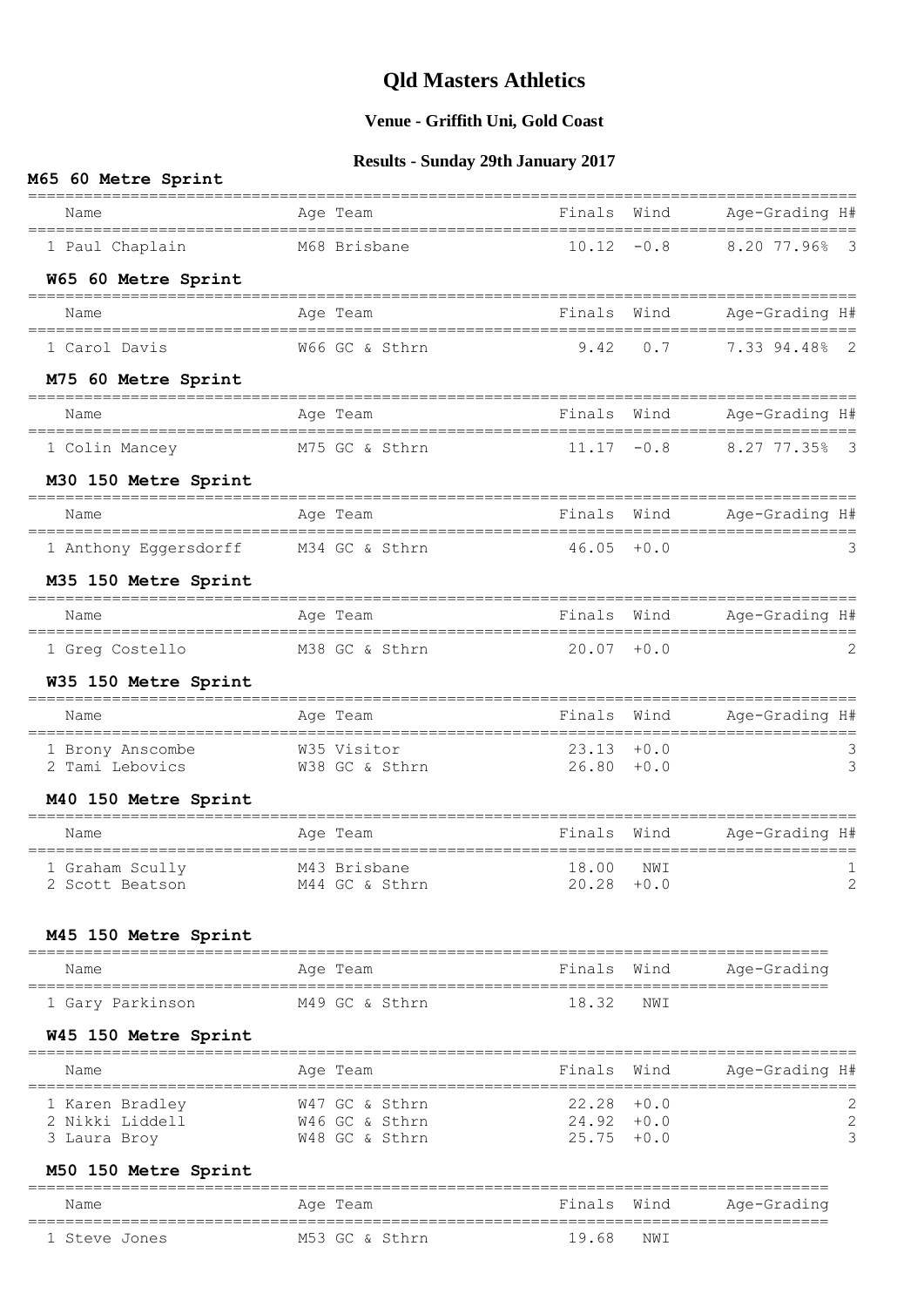## **Venue - Griffith Uni, Gold Coast**

## **Results - Sunday 29th January 2017**

#### **M55 150 Metre Sprint**

| Finals Wind Age-Grading H#<br>Name<br>Age Team<br>1 Michael Kirkby M55 GC & Sthrn 20.69 +0.0<br>22.28<br>2 D James<br>M55 Brisbane<br>NWI<br>M65 150 Metre Sprint<br>Finals Wind<br>Age-Grading H#<br>Age Team<br>Name<br>M68 Brisbane 24.39 +0.0<br>1 Paul Chaplain<br>W65 150 Metre Sprint<br>==================================<br>Finals Wind<br>Age-Grading H#<br>Age Team<br>Name<br>W66 GC & Sthrn<br>$23.21 + 0.0$<br>1 Carol Davis<br>M75 150 Metre Sprint<br>Age Team Tinals Wind Age-Grading H#<br>Name<br>1 Colin Mancey M75 GC & Sthrn<br>$27.04 + 0.0$<br>M40 400 Metre Sprint<br>Finals<br>Age Team<br>Age-Grading<br>Name<br>56.23 52.60 82.09%<br>M43 Brisbane<br>1 Graham Scully<br>M45 400 Metre Sprint<br>=====================<br>Finals Age-Grading<br>Name<br>Age Team<br>==============================<br>1 Gary Parkinson M49 GC & Sthrn 54.68 49.51 87.22%<br>M50 400 Metre Sprint<br>Name Magnetic Age Team Finals Age-Grading $H#$ $\overline{F}$<br>1 Geoffrey McCann M50 GC & Sthrn 57.02 49.92 86.51% 1<br>60.22<br>52.72 81.92% 1<br>2 Steve Jones<br>M53 GC & Sthrn<br>63.89<br>55.93 77.21% 2<br>3 Ian Hughes<br>M54 Brisbane<br>M55 400 Metre Sprint<br>=======================<br>Finals<br>Age-Grading<br>Name<br>Age Team<br>62.84<br>53.13 81.29%<br>M55 Brisbane<br>1 D James<br>M65 400 Metre Sprint<br>Finals<br>Age-Grading H#<br>Age Team<br>Name<br>1:20.72<br>1 Paul Chaplain<br>M68 Brisbane<br>63.26 68.26% 2<br>W65 400 Metre Sprint<br>Age Team<br>Finals<br>Age-Grading H#<br>Name<br>71.59<br>1 Carol Davis<br>W66 GC & Sthrn<br>51.56 92.33% 2 |  |  |                                  |
|------------------------------------------------------------------------------------------------------------------------------------------------------------------------------------------------------------------------------------------------------------------------------------------------------------------------------------------------------------------------------------------------------------------------------------------------------------------------------------------------------------------------------------------------------------------------------------------------------------------------------------------------------------------------------------------------------------------------------------------------------------------------------------------------------------------------------------------------------------------------------------------------------------------------------------------------------------------------------------------------------------------------------------------------------------------------------------------------------------------------------------------------------------------------------------------------------------------------------------------------------------------------------------------------------------------------------------------------------------------------------------------------------------------------------------------------------------------------------------------------------------------------------------------------------------------------------------------------------|--|--|----------------------------------|
|                                                                                                                                                                                                                                                                                                                                                                                                                                                                                                                                                                                                                                                                                                                                                                                                                                                                                                                                                                                                                                                                                                                                                                                                                                                                                                                                                                                                                                                                                                                                                                                                      |  |  |                                  |
|                                                                                                                                                                                                                                                                                                                                                                                                                                                                                                                                                                                                                                                                                                                                                                                                                                                                                                                                                                                                                                                                                                                                                                                                                                                                                                                                                                                                                                                                                                                                                                                                      |  |  | $\overline{c}$<br>$\overline{1}$ |
|                                                                                                                                                                                                                                                                                                                                                                                                                                                                                                                                                                                                                                                                                                                                                                                                                                                                                                                                                                                                                                                                                                                                                                                                                                                                                                                                                                                                                                                                                                                                                                                                      |  |  |                                  |
|                                                                                                                                                                                                                                                                                                                                                                                                                                                                                                                                                                                                                                                                                                                                                                                                                                                                                                                                                                                                                                                                                                                                                                                                                                                                                                                                                                                                                                                                                                                                                                                                      |  |  |                                  |
|                                                                                                                                                                                                                                                                                                                                                                                                                                                                                                                                                                                                                                                                                                                                                                                                                                                                                                                                                                                                                                                                                                                                                                                                                                                                                                                                                                                                                                                                                                                                                                                                      |  |  |                                  |
|                                                                                                                                                                                                                                                                                                                                                                                                                                                                                                                                                                                                                                                                                                                                                                                                                                                                                                                                                                                                                                                                                                                                                                                                                                                                                                                                                                                                                                                                                                                                                                                                      |  |  |                                  |
|                                                                                                                                                                                                                                                                                                                                                                                                                                                                                                                                                                                                                                                                                                                                                                                                                                                                                                                                                                                                                                                                                                                                                                                                                                                                                                                                                                                                                                                                                                                                                                                                      |  |  |                                  |
|                                                                                                                                                                                                                                                                                                                                                                                                                                                                                                                                                                                                                                                                                                                                                                                                                                                                                                                                                                                                                                                                                                                                                                                                                                                                                                                                                                                                                                                                                                                                                                                                      |  |  | 2                                |
|                                                                                                                                                                                                                                                                                                                                                                                                                                                                                                                                                                                                                                                                                                                                                                                                                                                                                                                                                                                                                                                                                                                                                                                                                                                                                                                                                                                                                                                                                                                                                                                                      |  |  |                                  |
|                                                                                                                                                                                                                                                                                                                                                                                                                                                                                                                                                                                                                                                                                                                                                                                                                                                                                                                                                                                                                                                                                                                                                                                                                                                                                                                                                                                                                                                                                                                                                                                                      |  |  |                                  |
|                                                                                                                                                                                                                                                                                                                                                                                                                                                                                                                                                                                                                                                                                                                                                                                                                                                                                                                                                                                                                                                                                                                                                                                                                                                                                                                                                                                                                                                                                                                                                                                                      |  |  |                                  |
|                                                                                                                                                                                                                                                                                                                                                                                                                                                                                                                                                                                                                                                                                                                                                                                                                                                                                                                                                                                                                                                                                                                                                                                                                                                                                                                                                                                                                                                                                                                                                                                                      |  |  |                                  |
|                                                                                                                                                                                                                                                                                                                                                                                                                                                                                                                                                                                                                                                                                                                                                                                                                                                                                                                                                                                                                                                                                                                                                                                                                                                                                                                                                                                                                                                                                                                                                                                                      |  |  |                                  |
|                                                                                                                                                                                                                                                                                                                                                                                                                                                                                                                                                                                                                                                                                                                                                                                                                                                                                                                                                                                                                                                                                                                                                                                                                                                                                                                                                                                                                                                                                                                                                                                                      |  |  |                                  |
|                                                                                                                                                                                                                                                                                                                                                                                                                                                                                                                                                                                                                                                                                                                                                                                                                                                                                                                                                                                                                                                                                                                                                                                                                                                                                                                                                                                                                                                                                                                                                                                                      |  |  |                                  |
|                                                                                                                                                                                                                                                                                                                                                                                                                                                                                                                                                                                                                                                                                                                                                                                                                                                                                                                                                                                                                                                                                                                                                                                                                                                                                                                                                                                                                                                                                                                                                                                                      |  |  |                                  |
|                                                                                                                                                                                                                                                                                                                                                                                                                                                                                                                                                                                                                                                                                                                                                                                                                                                                                                                                                                                                                                                                                                                                                                                                                                                                                                                                                                                                                                                                                                                                                                                                      |  |  |                                  |
|                                                                                                                                                                                                                                                                                                                                                                                                                                                                                                                                                                                                                                                                                                                                                                                                                                                                                                                                                                                                                                                                                                                                                                                                                                                                                                                                                                                                                                                                                                                                                                                                      |  |  |                                  |
|                                                                                                                                                                                                                                                                                                                                                                                                                                                                                                                                                                                                                                                                                                                                                                                                                                                                                                                                                                                                                                                                                                                                                                                                                                                                                                                                                                                                                                                                                                                                                                                                      |  |  |                                  |
|                                                                                                                                                                                                                                                                                                                                                                                                                                                                                                                                                                                                                                                                                                                                                                                                                                                                                                                                                                                                                                                                                                                                                                                                                                                                                                                                                                                                                                                                                                                                                                                                      |  |  |                                  |
|                                                                                                                                                                                                                                                                                                                                                                                                                                                                                                                                                                                                                                                                                                                                                                                                                                                                                                                                                                                                                                                                                                                                                                                                                                                                                                                                                                                                                                                                                                                                                                                                      |  |  |                                  |
|                                                                                                                                                                                                                                                                                                                                                                                                                                                                                                                                                                                                                                                                                                                                                                                                                                                                                                                                                                                                                                                                                                                                                                                                                                                                                                                                                                                                                                                                                                                                                                                                      |  |  |                                  |
|                                                                                                                                                                                                                                                                                                                                                                                                                                                                                                                                                                                                                                                                                                                                                                                                                                                                                                                                                                                                                                                                                                                                                                                                                                                                                                                                                                                                                                                                                                                                                                                                      |  |  |                                  |
|                                                                                                                                                                                                                                                                                                                                                                                                                                                                                                                                                                                                                                                                                                                                                                                                                                                                                                                                                                                                                                                                                                                                                                                                                                                                                                                                                                                                                                                                                                                                                                                                      |  |  |                                  |
|                                                                                                                                                                                                                                                                                                                                                                                                                                                                                                                                                                                                                                                                                                                                                                                                                                                                                                                                                                                                                                                                                                                                                                                                                                                                                                                                                                                                                                                                                                                                                                                                      |  |  |                                  |
|                                                                                                                                                                                                                                                                                                                                                                                                                                                                                                                                                                                                                                                                                                                                                                                                                                                                                                                                                                                                                                                                                                                                                                                                                                                                                                                                                                                                                                                                                                                                                                                                      |  |  |                                  |
|                                                                                                                                                                                                                                                                                                                                                                                                                                                                                                                                                                                                                                                                                                                                                                                                                                                                                                                                                                                                                                                                                                                                                                                                                                                                                                                                                                                                                                                                                                                                                                                                      |  |  |                                  |
|                                                                                                                                                                                                                                                                                                                                                                                                                                                                                                                                                                                                                                                                                                                                                                                                                                                                                                                                                                                                                                                                                                                                                                                                                                                                                                                                                                                                                                                                                                                                                                                                      |  |  |                                  |
|                                                                                                                                                                                                                                                                                                                                                                                                                                                                                                                                                                                                                                                                                                                                                                                                                                                                                                                                                                                                                                                                                                                                                                                                                                                                                                                                                                                                                                                                                                                                                                                                      |  |  |                                  |
|                                                                                                                                                                                                                                                                                                                                                                                                                                                                                                                                                                                                                                                                                                                                                                                                                                                                                                                                                                                                                                                                                                                                                                                                                                                                                                                                                                                                                                                                                                                                                                                                      |  |  |                                  |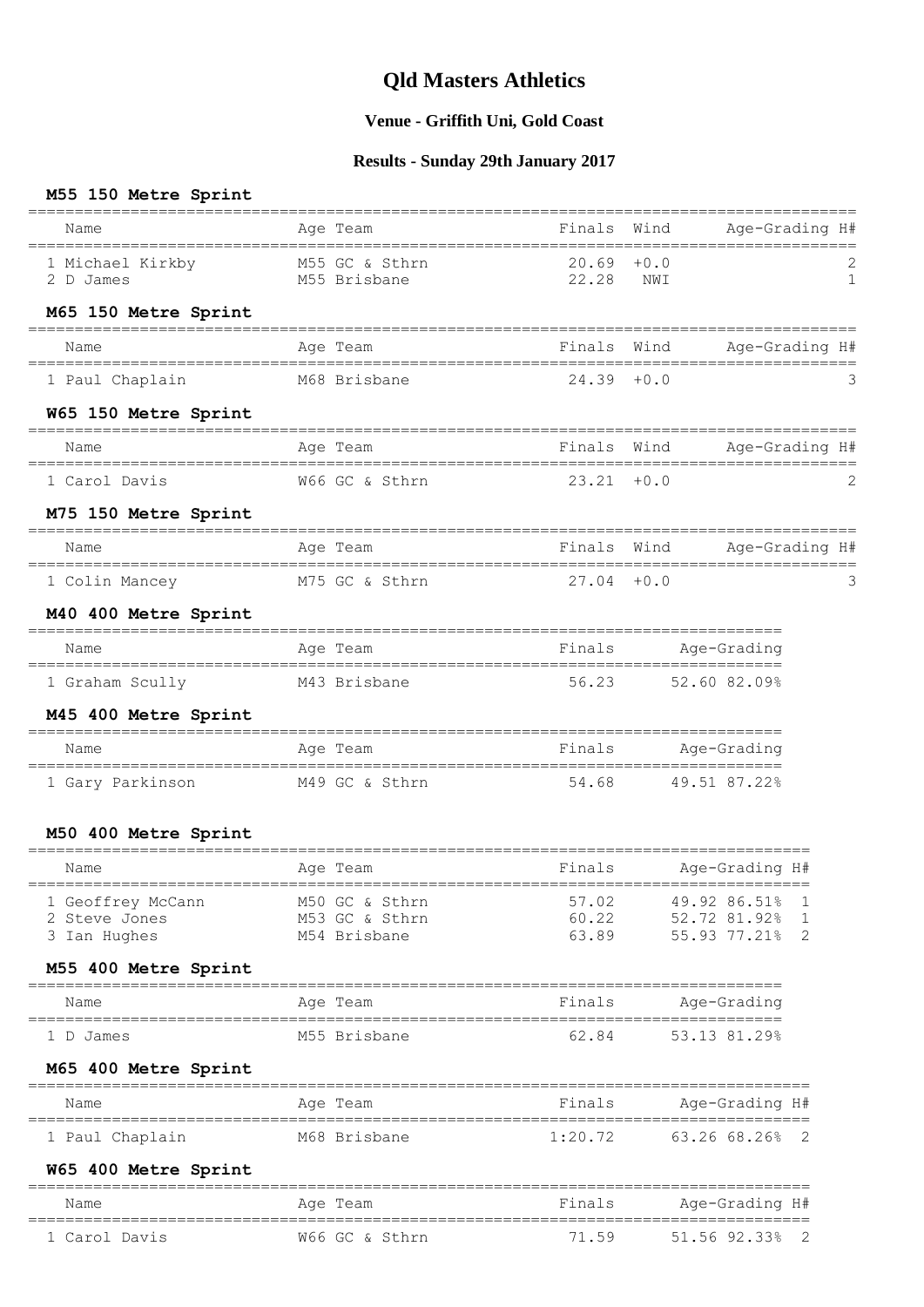## **Venue - Griffith Uni, Gold Coast**

## **Results - Sunday 29th January 2017**

| M75 400 Metre Sprint                                          |                                | ===========                         |                                            |
|---------------------------------------------------------------|--------------------------------|-------------------------------------|--------------------------------------------|
| Name<br>___________________________________                   | Age Team                       | Finals<br>_________________________ | Age-Grading H#<br>------------             |
| 1 Colin Mancey                                                | M75 GC & Sthrn                 | 1:29.32                             | 62.3969.22<br>$\overline{2}$               |
| M35 1000 Metre Run                                            |                                |                                     |                                            |
| Name                                                          | Age Team                       | Finals                              | Age-Grading                                |
| 1 Greq Costello                                               | M38 GC & Sthrn                 | 3:19.79                             | 3:18.36 65.79%                             |
| M40 1000 Metre Run                                            |                                |                                     |                                            |
| Name                                                          | Age Team<br>==========         | Finals                              | Age-Grading                                |
| 1 Tadashi Nawagawa<br>2 Graham Scully                         | M43 GC & Sthrn<br>M43 Brisbane | 3:17.42<br>3:19.15                  | 3:08.2869.31%<br>3:09.93 68.71%            |
| 3 Rene Doel                                                   | M41 GC & Sthrn                 | 3:51.22                             | 3:40.52 59.18%                             |
| W45 1000 Metre Run                                            |                                |                                     |                                            |
| Name<br>================================                      | Age Team                       | Finals<br>_____________________     | Age-Grading<br>===========                 |
| 1 Laura Broy                                                  | W48 GC & Sthrn                 | 4:18.47                             | 3:57.7561.62                               |
| M75 1000 Metre Run                                            |                                |                                     |                                            |
| Name                                                          | Age Team                       | Finals                              | Age-Grading                                |
| 1 Colin Mancey                                                | M75 GC & Sthrn                 | 4:51.39                             | 3:11.97 67.98%                             |
| M40 3000 Metre Run                                            |                                |                                     | =============================              |
| Name                                                          | Age Team                       | Finals                              | Age-Grading                                |
| 1 Marc-Paul Trevethan                                         | M41 GC & Sthrn                 |                                     | $13:01.55$ $12:34.36$ 58.33%               |
| M30 Long Jump                                                 |                                |                                     |                                            |
| Name                                                          | Age Team                       | Fınals                              | Wınd<br>Age-Grading                        |
| ____________________________________<br>1 Anthony Eggersdorff | M34 GC & Sthrn                 | 2.51m                               | NWI<br>2.51m 28.04%                        |
| M35 Long Jump<br>=====================                        |                                |                                     |                                            |
| Name                                                          | Age Team                       | Finals Wind                         | Age-Grading                                |
| 1 Greg Costello                                               | M38 GC & Sthrn                 | 5.17m                               | 5.33m 59.56%<br>NWI                        |
| W35 Long Jump                                                 |                                |                                     |                                            |
| Name                                                          | Age Team                       | Finals                              | Wind<br>Age-Grading                        |
| 1 Brony Anscombe<br>2 Tami Lebovics                           | W35 Visitor<br>W38 GC & Sthrn  | 4.02m<br>3.22m                      | NWI<br>4.22m 56.15%<br>NWI<br>3.38m 44.97% |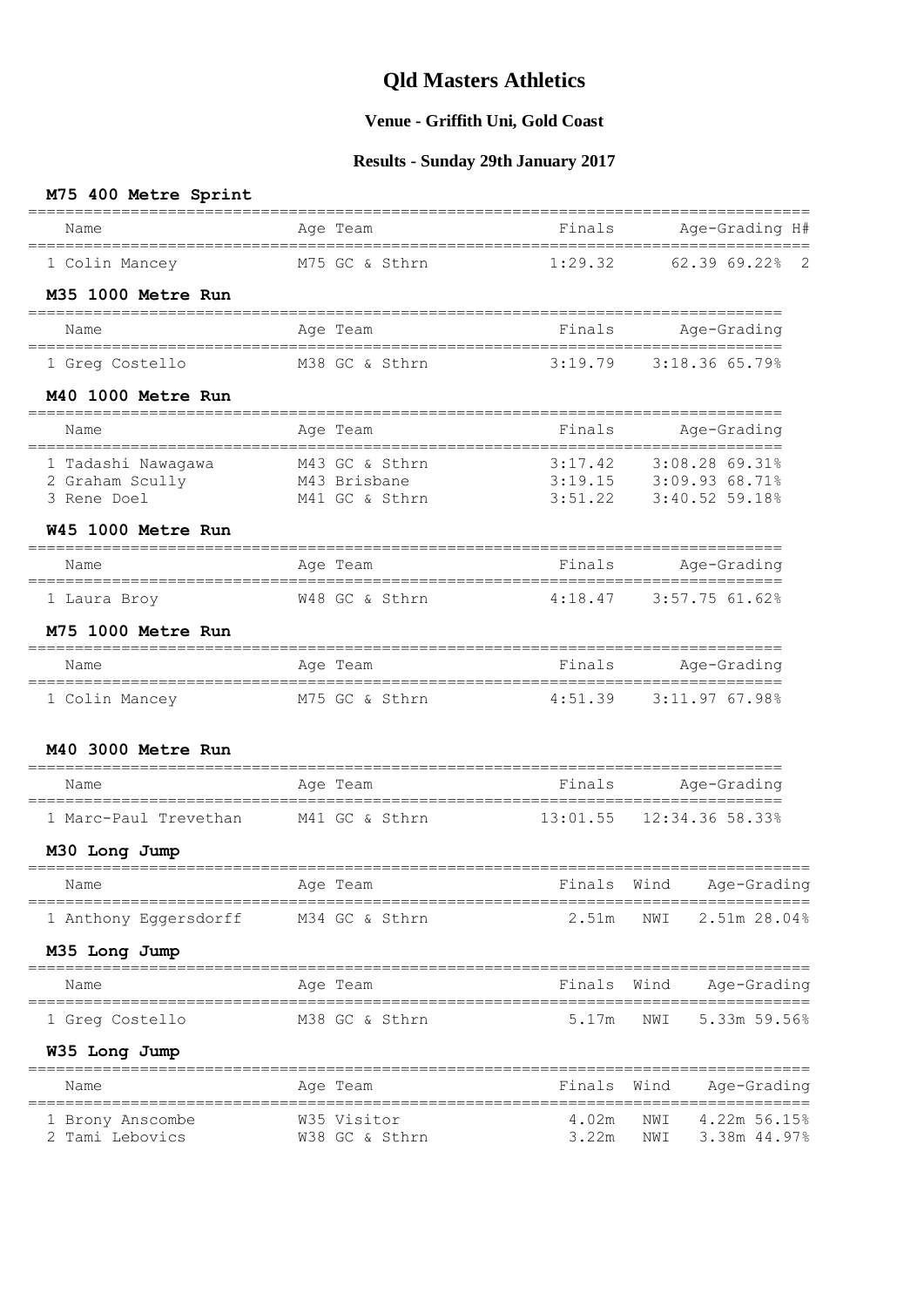## **Venue - Griffith Uni, Gold Coast**

## **Results - Sunday 29th January 2017**

#### **M40 Long Jump**

| Name             | Age Team                                                | Finals                  | Wind<br>Age-Grading                                |
|------------------|---------------------------------------------------------|-------------------------|----------------------------------------------------|
| 1 Scott Beatson  | M44 GC & Sthrn                                          | 4.42m                   | NWI<br>4.81m 53.84%                                |
| 2 Rene Doel      | M41 GC & Sthrn                                          | 3.65m                   | 3.97m 44.46%<br>NWI                                |
| W45 Long Jump    |                                                         |                         |                                                    |
| Name             | Age Team                                                |                         | Finals Wind Age-Grading                            |
| 1 Karen Bradley  | W47 GC & Sthrn                                          |                         | 4.15m NWI 4.88m 64.95%                             |
| W65 Long Jump    |                                                         |                         |                                                    |
| Name             | Age Team                                                |                         | Finals Wind Age-Grading                            |
| 1 Carol Davis    | W66 GC & Sthrn                                          | 3.64m                   | 5.66m 75.36%<br>NWI                                |
| M30 Shot Put     |                                                         |                         |                                                    |
| Name             | Age Team                                                | <b>Example 1</b> Finals | ___________________________________<br>Age-Grading |
|                  | 1 Anthony Eggersdorff M34 GC & Sthrn 7.40m 7.40m 32.01% |                         | ===================                                |
| M35 Shot Put     |                                                         |                         |                                                    |
| Name             | Age Team                                                |                         | Finals Age-Grading                                 |
| 1 Greg Costello  | M38 GC & Sthrn                                          |                         | 9.49m 9.84m 42.58%                                 |
| W35 Shot Put     |                                                         |                         |                                                    |
| Name             | Age Team                                                |                         | Finals Age-Grading                                 |
| 1 Tami Lebovics  | W38 GC & Sthrn                                          |                         | 7.54m 7.81m 34.54%                                 |
| M40 Shot Put     |                                                         |                         |                                                    |
| Name             | Age Team                                                |                         | Finals Age-Grading                                 |
| 1 Rene Doel      | M41 GC & Sthrn                                          | 9.58m                   | 10.66m 46.15%                                      |
| M45 Shot Put     |                                                         |                         |                                                    |
| Name             | Age Team                                                | Finals                  | Age-Grading                                        |
| 1 Tim Lowrey     | M49 North Queensland                                    | 8.50m                   | 10.21m 44.20%                                      |
| W45 Shot Put     |                                                         |                         |                                                    |
| Name             | Aqe Team                                                | Finals                  | Age-Grading                                        |
| 1 Karen Bradley  | W47 GC & Sthrn                                          | 9.24m                   | 11.03m 48.76%                                      |
| M55 Shot Put     |                                                         |                         |                                                    |
| Name             | Age Team                                                | Finals                  | Age-Grading                                        |
| 1 Michael Kirkby | M55 GC & Sthrn                                          | 9.57m                   | 12.15m 52.58%                                      |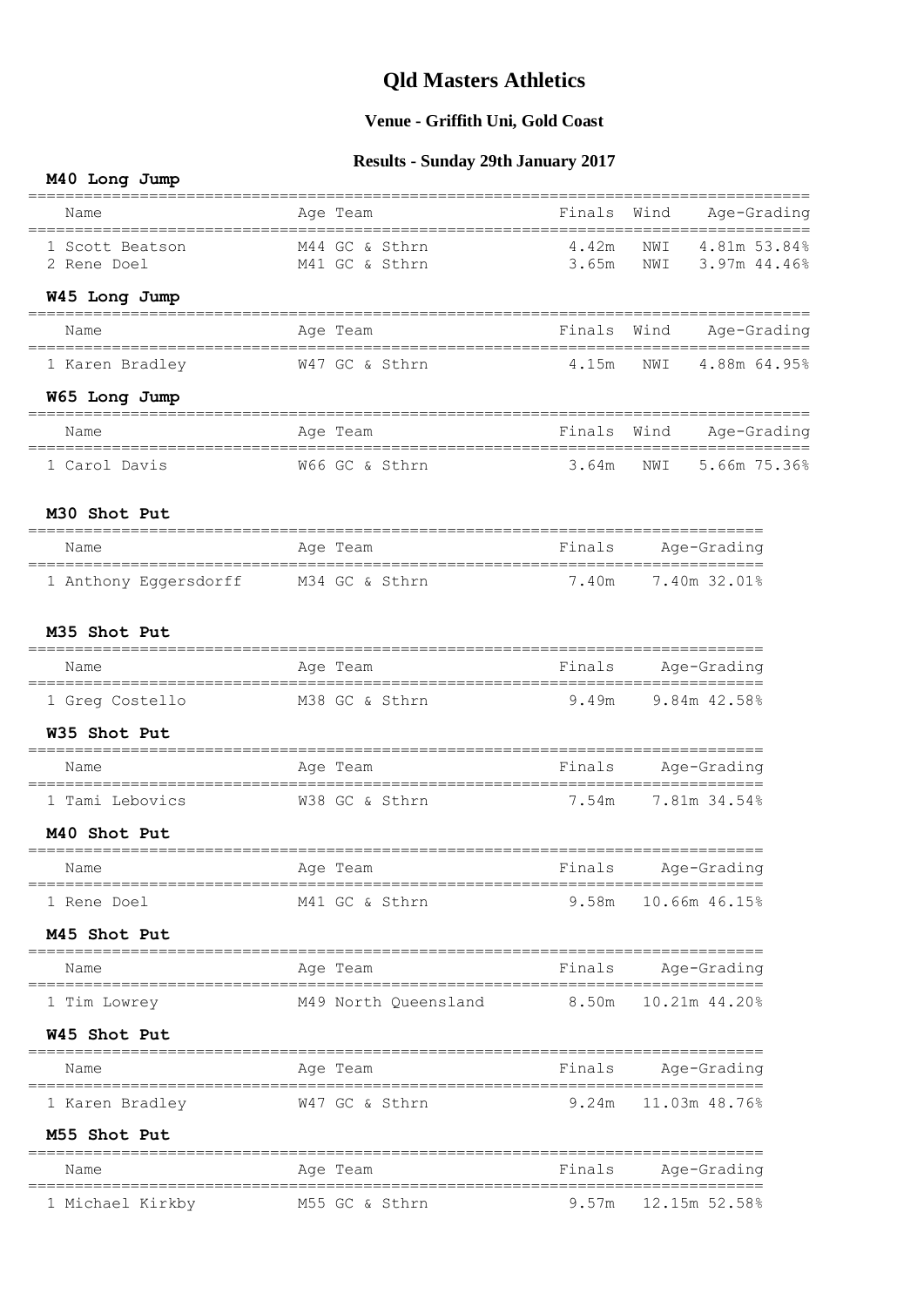## **Venue - Griffith Uni, Gold Coast**

## **Results - Sunday 29th January 2017**

| M65 Shot Put                                 |                                |        |                                                |  |
|----------------------------------------------|--------------------------------|--------|------------------------------------------------|--|
| Name                                         | Age Team                       | Finals | Age-Grading                                    |  |
| 2 Kevin Ryall                                | M68 GC & Sthrn                 |        | 9.27m 12.61m 54.56%                            |  |
| W65 Shot Put                                 |                                |        |                                                |  |
| Name                                         | Age Team                       |        | Finals Age-Grading                             |  |
| 1 Wilma Perkins<br>2 Carol Davis             | W67 Brisbane<br>W66 GC & Sthrn |        | 8.20m  13.61m  60.16%<br>6.09m  10.10m  44.68% |  |
| M80 Shot Put                                 |                                |        | -===============================               |  |
| Name<br>==================================== | Age Team                       |        | Finals Age-Grading                             |  |
| 1 Bill McMullen                              | M83 GC & Sthrn                 | 7.40m  | 11.13m 48.18%                                  |  |
| M30 Discus Throw                             |                                |        |                                                |  |
| Name                                         | Age Team                       |        | Finals Age-Grading                             |  |
| 1 Anthony Eggersdorff                        | M34 GC & Sthrn                 |        | 19.93m  19.93m  26.90%                         |  |
| M35 Discus Throw                             |                                |        |                                                |  |
| Name                                         | Age Team                       |        | Finals Age-Grading                             |  |
| 1 Greg Costello                              | M38 GC & Sthrn                 |        | $===$<br>32.72m 33.18m 44.80%                  |  |
| M40 Discus Throw                             |                                |        |                                                |  |
| Name                                         | Age Team                       | Finals | Age-Grading                                    |  |
| 1 Rene Doel                                  | M41 GC & Sthrn                 | 33.37m | 36.75m 49.61%                                  |  |
| M45 Discus Throw                             | =============                  |        | ============                                   |  |
| Name                                         | Age Team                       |        | Finals Age-Grading                             |  |
| 1 Tim Lowrey                                 | M49 North Queensland           |        | 21.96m 26.45m 35.72%                           |  |
| M55 Discus Throw                             |                                |        |                                                |  |
| Name                                         | Age Team                       |        | Finals Age-Grading                             |  |
| 1 Michael Kirkby                             | M55 GC & Sthrn                 |        | 35.29m 39.18m 52.89%                           |  |
| M65 Discus Throw                             |                                |        |                                                |  |
| Name                                         | Age Team                       |        | Finals Age-Grading                             |  |
| 2 Kevin Ryall                                | M68 GC & Sthrn                 |        | 31.45m 36.59m 49.40%                           |  |
| W75 Discus Throw                             |                                |        |                                                |  |
| Name                                         | Age Team                       | Finals | Age-Grading                                    |  |
| 1 Eunice Jenkins                             | W78 GC & Sthrn                 |        | 11.87m   25.57m   33.31%                       |  |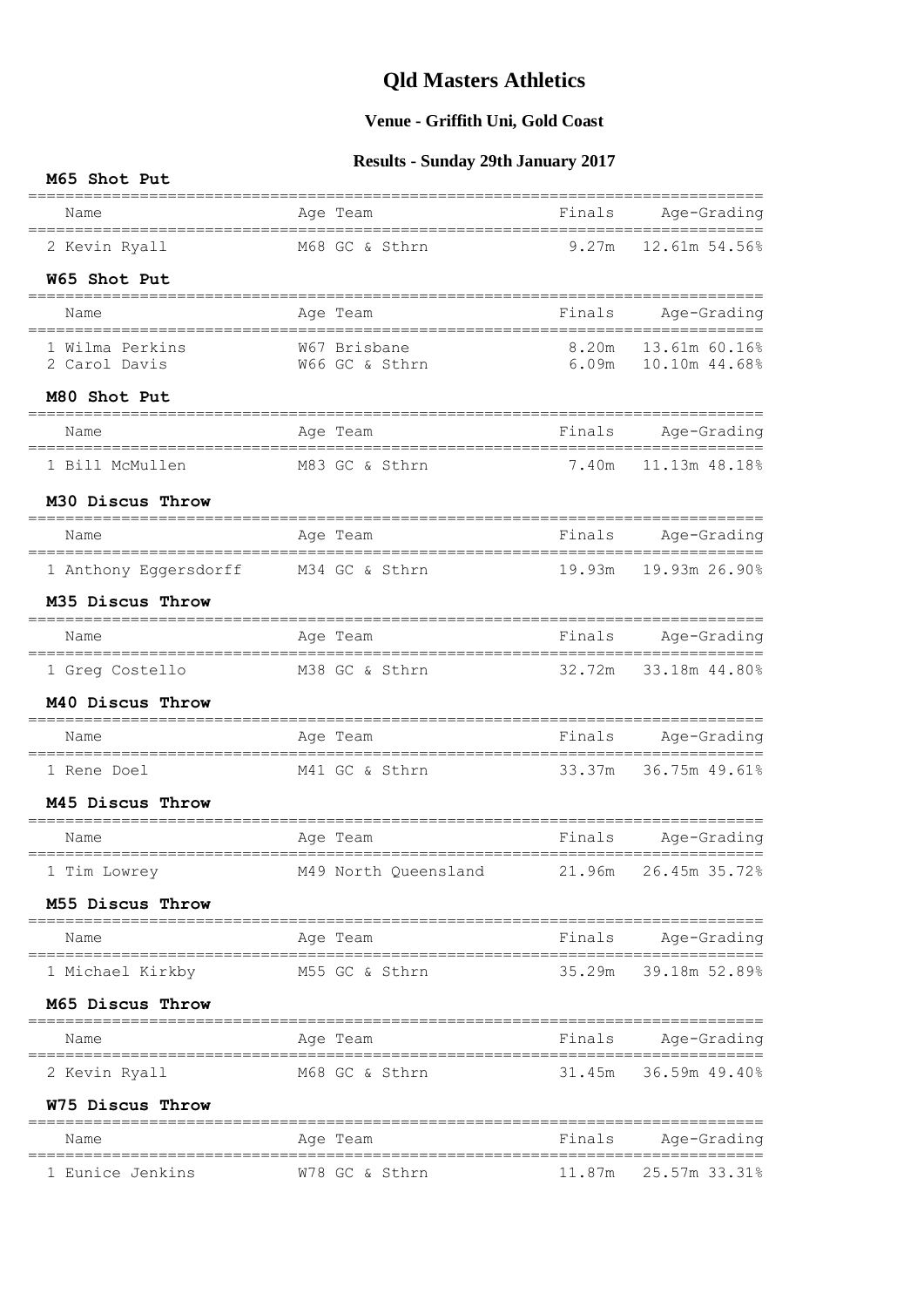#### **Venue - Griffith Uni, Gold Coast**

#### **Results - Sunday 29th January 2017**

#### **M80 Discus Throw**

| Name                                                 | Age Team                                  |        | Finals Age-Grading                                        |
|------------------------------------------------------|-------------------------------------------|--------|-----------------------------------------------------------|
| =================================<br>1 Bill McMullen | M83 GC & Sthrn                            |        | 21.10m 34.69m 46.83%                                      |
| M30 Hammer Throw                                     |                                           |        |                                                           |
| ===================<br>Name                          | ===============<br>Age Team               |        | ___________________________________<br>Finals Age-Grading |
| 1 Anthony Eggersdorff M34 GC & Sthrn                 |                                           |        | 16.84m  16.84m  19.41%                                    |
| M35 Hammer Throw                                     |                                           |        |                                                           |
| Name                                                 | Age Team                                  | Finals | Age-Grading                                               |
| 1 Greg Costello                                      | M38 GC & Sthrn                            |        | 22.77m 23.45m 27.04%                                      |
| M40 Hammer Throw                                     |                                           |        |                                                           |
| Name                                                 | Finals Age-Grading<br>Age Team            |        |                                                           |
| 1 Rene Doel                                          | M41 GC & Sthrn                            |        | 30.60m 34.43m 39.69%                                      |
| M45 Hammer Throw                                     |                                           |        |                                                           |
| Name                                                 | Age Team                                  |        | Finals Age-Grading                                        |
| 1 Tim Lowrey                                         | M49 North Queensland 22.27m 27.60m 31.83% |        |                                                           |
| M55 Hammer Throw                                     | ------------                              |        | ================                                          |
| Name                                                 | Age Team                                  |        | Finals Age-Grading                                        |
| 1 Michael Kirkby M55 GC & Sthrn                      |                                           |        | 27.59m 36.26m 41.81%                                      |
| M65 Hammer Throw                                     |                                           |        |                                                           |
| Name<br>====================                         | Age Team<br>------------------------      |        | Finals Age-Grading                                        |
| 1 Mills Lafferty                                     | M68 GC & Sthrn                            | 28.14m | 41.24m 47.55%                                             |
| W65 Hammer Throw                                     |                                           |        | ==================================                        |
| Name                                                 | Age Team                                  |        | Finals Age-Grading                                        |
| 1 Wilma Perkins                                      | W67 Brisbane                              |        | 23.35m 39.78m 51.67%                                      |
| W75 Hammer Throw                                     |                                           |        |                                                           |
| Name                                                 | Age Team                                  |        | Finals Age-Grading                                        |
| 1 Eunice Jenkins                                     | W78 GC & Sthrn                            |        | 23.11m 43.71m 56.78%                                      |
|                                                      |                                           |        |                                                           |
| M80 Hammer Throw                                     |                                           |        |                                                           |
| Name                                                 | Age Team                                  | Finals | Age-Grading<br>___________________                        |

1 Bill McMullen M83 GC & Sthrn 22.39m 41.76m 48.15%